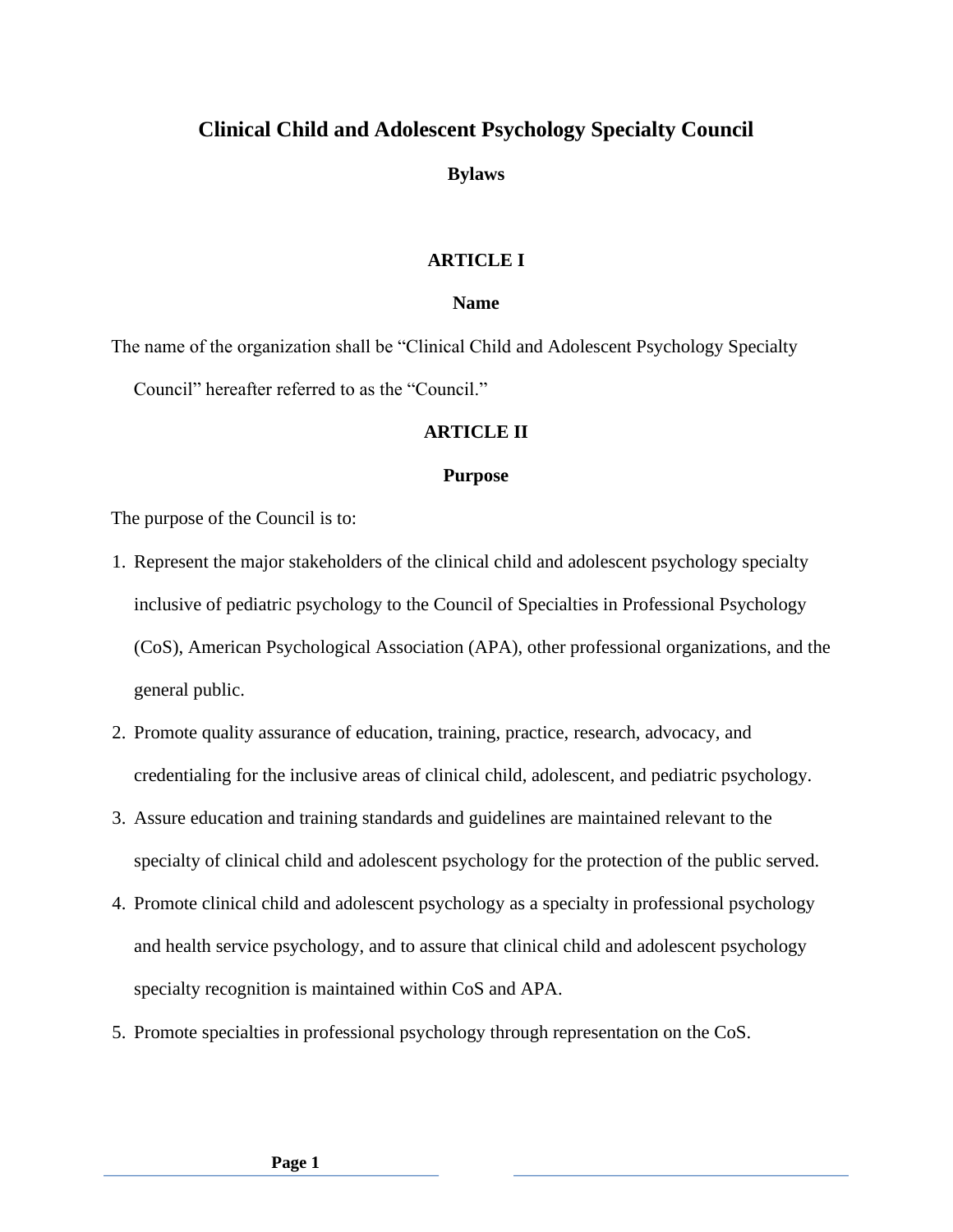#### **ARTICLE III**

#### **Membership**

- 1. Members of the Council shall consist of the following organizations: Society of Clinical Child and Adolescent Psychology (Division 53 of the American Psychological Association), Society of Pediatric Psychology (Division 54 of the American Psychological Association), American Board of Clinical Child and Adolescent Psychology (of the American Board of Professional Psychology), and Clinical Child and Pediatric Psychology Training Council. Other organizations may request membership in the Council and become members after approval by at least 3/4 of the voting representatives of all current member organizations.
- 2. Each member organization shall elect or appoint one representative as voting representative to the Council. The term of service for each voting representative shall be determined by the member organization as will replacement of representatives as required by the Council for lack of participation. The roster of voting representatives shall be confirmed prior to the Council's annual meeting each year.
- 3. Voting representatives shall commit to attendance at the annual meeting of the Council during the APA Annual Convention and tele/videoconference as required.

#### **ARTICLE IV**

#### **Chair**

1. Voting representatives shall nominate and elect the Council Chair. The Chair must be a member of at least one of the member organizations and must be board certified by the American Board of Clinical Child and Adolescent Psychology. The Chair may not then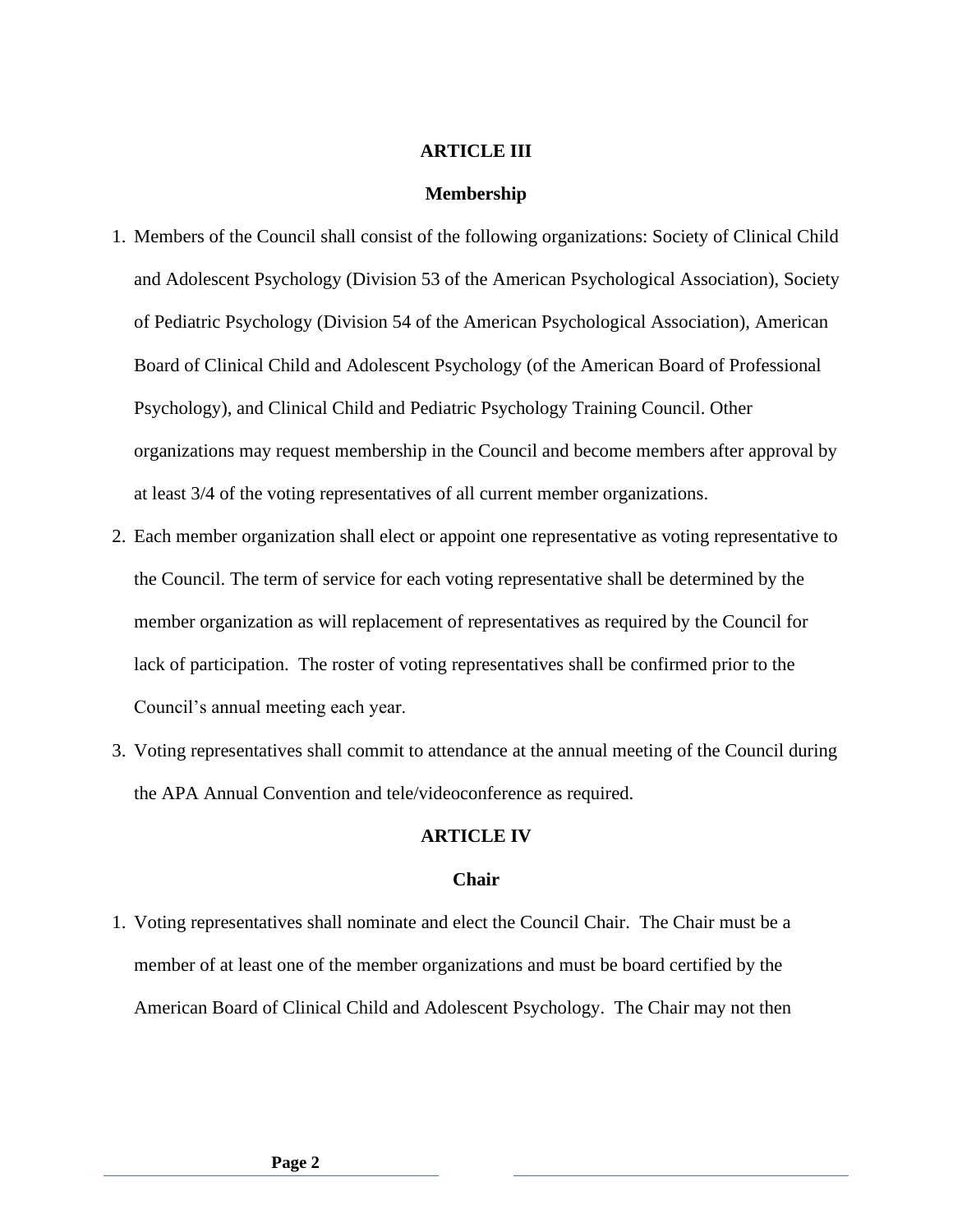concurrently serve on the Council otherwise as a voting representative from a member organization.

- 2. Upon election as Chair, the Chair shall vacate his/her position as representative of a member organization in the Council. A new representative shall be appointed as soon as possible by the member organization formerly represented by the Chair.
- 3. The Chair serves a three-year term based on the calendar year, may be re-elected, but may not serve for more than two terms (i.e., a total of six years maximum). Election of Chair shall be conducted at the Council annual business meeting during the final year of the current Chair's three-year term. The newly elected Chair shall take office on January 1st after the Council annual meeting.
- 4. In the event a Chair is unable to complete one's term due to resignation, health, or death, the voting representatives may conduct a special electronic vote to elect a new Chair from current members of the Council to complete the current Chair's term. A regular election shall take place at the Council annual meeting during the new Chair's final year.
- 5. In the event that a Chair is unable to serve after the Council annual meeting during the Chair's final year of service, the voting representatives shall conduct a special electronic vote to elect a new Chair from current members of the Council to complete the current Chair's term, with an additional three-year team that begins on January 1 after the special election.
- 6. If a Chair is deemed unfit to continue service due to professional misconduct or consistent failure to fulfill responsibilities as Chair, the Chair may be removed from office by at least 3/4 of the voting representatives of all member organizations. This shall be done via a conference call of the voting representatives, after informal resolution with the Chair failed.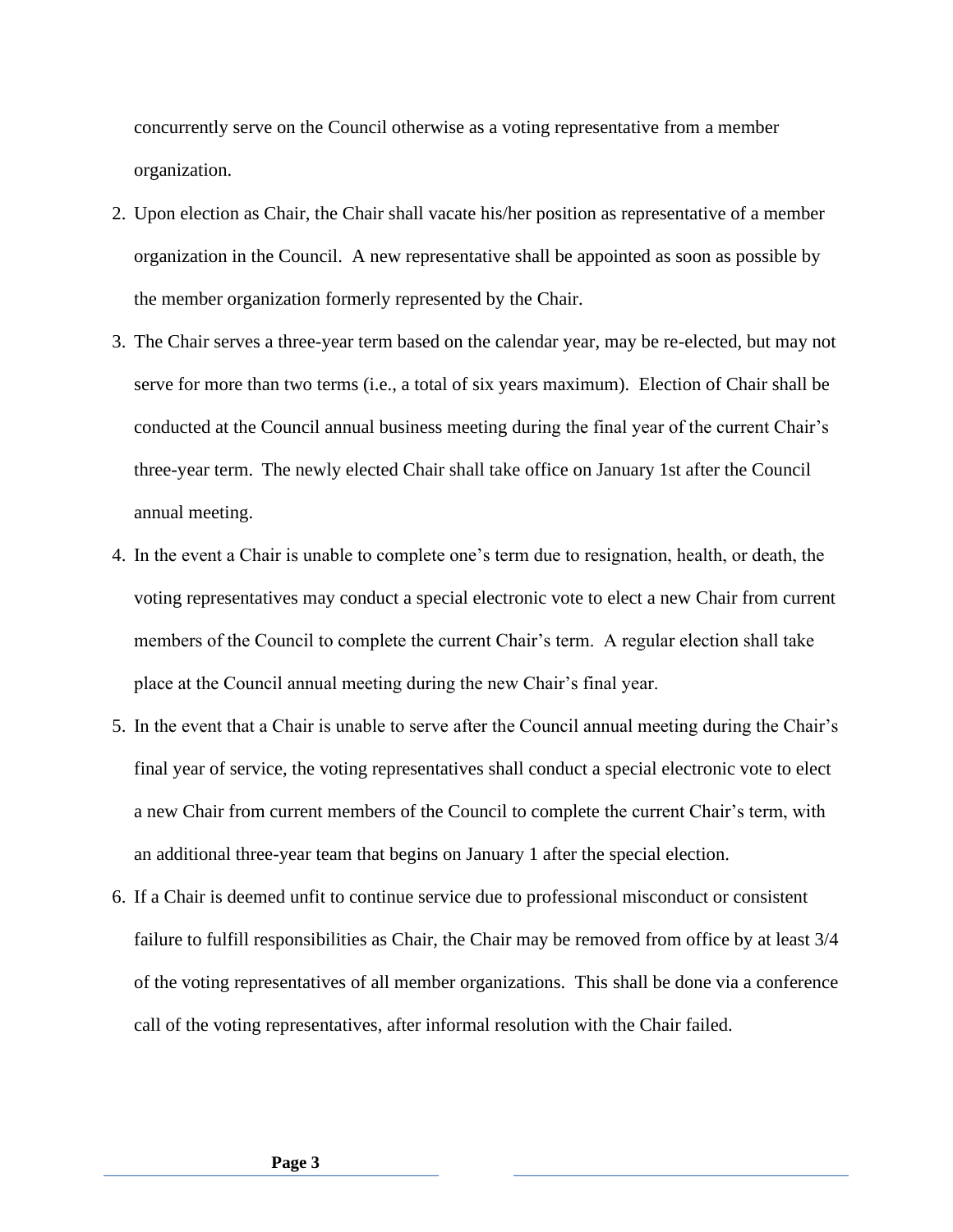- 7. If significant concerns arise from members of the Council regarding professional performance of the Chair, representatives of the Council will first attempt informal resolution through direct discussion. If resolution fails, and a Chair is deemed unfit to continue service due to professional misconduct or consistent failure to fulfill responsibilities as Chair, any representative member of each of the organizations that comprise the Council may call for an electronic vote to remove the Chair from office and call for a replacement. The Chair may be removed from office by at least 3/4 of the voting representatives of all member organizations.
- 8. The Chair's responsibilities shall include, but are not limited to, the following:
	- a. The Chair will preside at meetings of the Council, lead the Council, and represent the Council to the CoS by serving as a voting member on the CoS.
	- b. The Chair shall submit annual reports to the CoS and fulfill other responsibilities as assigned by the CoS.
	- c. The Chair will assure that minutes of the Council meetings are recorded and distributed to voting and ex-officio representatives of the Council.
	- d. The Chair shall not vote on matters during Council meetings, except in the case of a tie vote.
	- e. If the Chair is absent for a meeting, an Acting Chair shall be appointed by the Chair. If no Acting Chair is appointed by the Chair, the voting representatives shall elect an Acting Chair from voting representatives to chair the meeting.

# **ARTICLE V**

### **Meetings**

1. Meetings of the Council shall be held at least once a year. The Council annual meeting shall be conducted during the APA Annual Convention.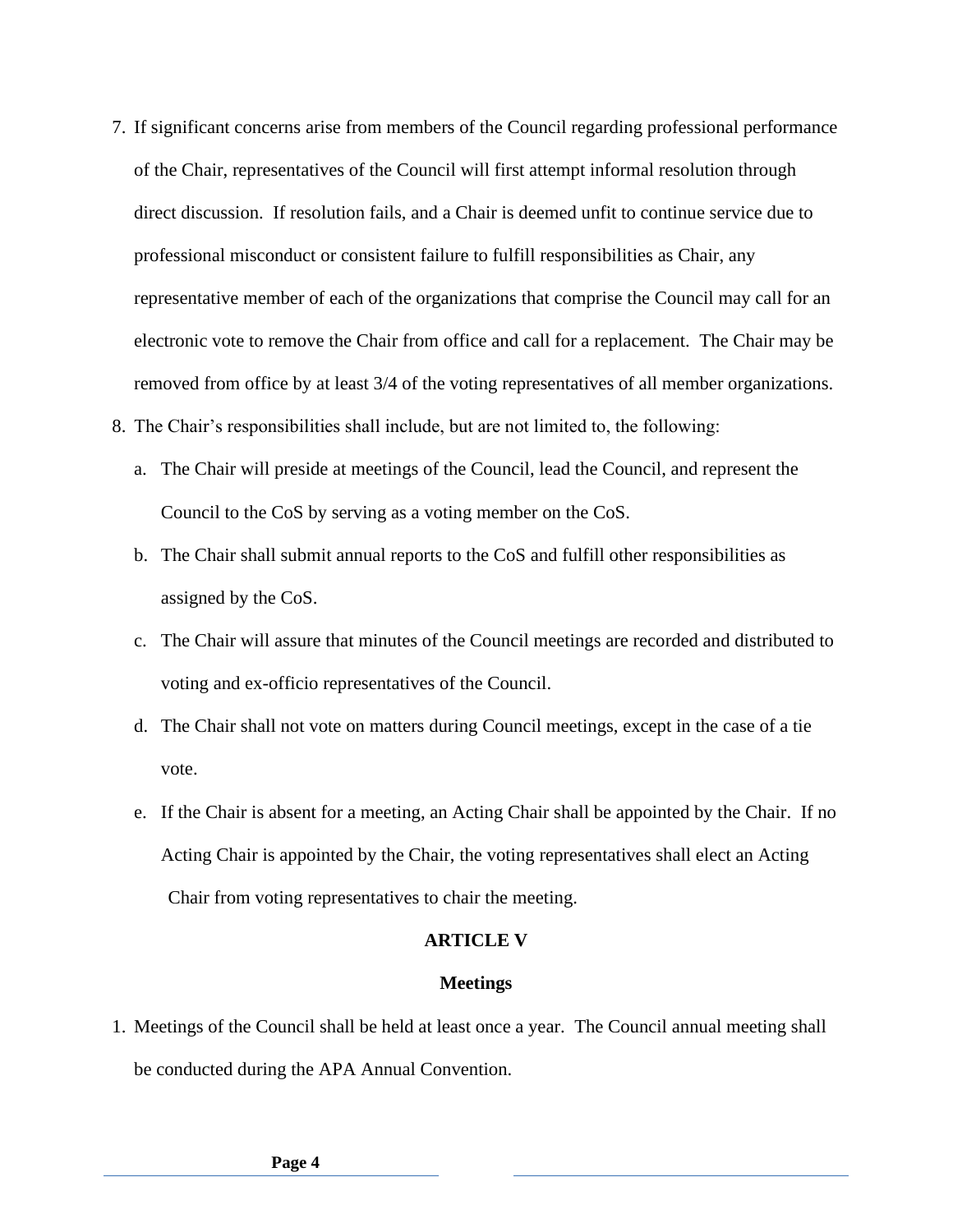- 2. Meetings may be attended by ex-officio representatives, liaisons, observers, and guests by invitation of the Chair.
- 3. The Council may address business matters outside of the annual meetings. Votes may be conducted in-person, by mail, or by electronic media.
- 4. A Quorum shall be defined as at least half of the voting representatives.
- 5. Rules of Order: The Council shall conduct its meetings in accordance with the latest version of Keesey's *Modern Parliamentary Procedures*.

# **ARTICLE VI**

#### **Financial Responsibilities**

There is no membership fee for member organizations. The expenses associated with the Council annual meeting, the Council's membership fee for CoS, and the Chair's travel to the CoS annual meetings shall be shared equally by the member organizations (unless other division of reimbursement is agreed upon in advance). If additional funding is needed, the voting representatives shall vote on authorizing and paying for such expenses after consultation and approval of their member organizations.

# **ARTICLE VII**

# **Amendments**

Amendments to these Bylaws may be made by at least 3/4 of the voting representatives of all member organizations.

*Bylaws approved: August 5, 2017 at Clinical Child Psychology Specialty Synarchy meeting during the convention of the American Psychological Association.*